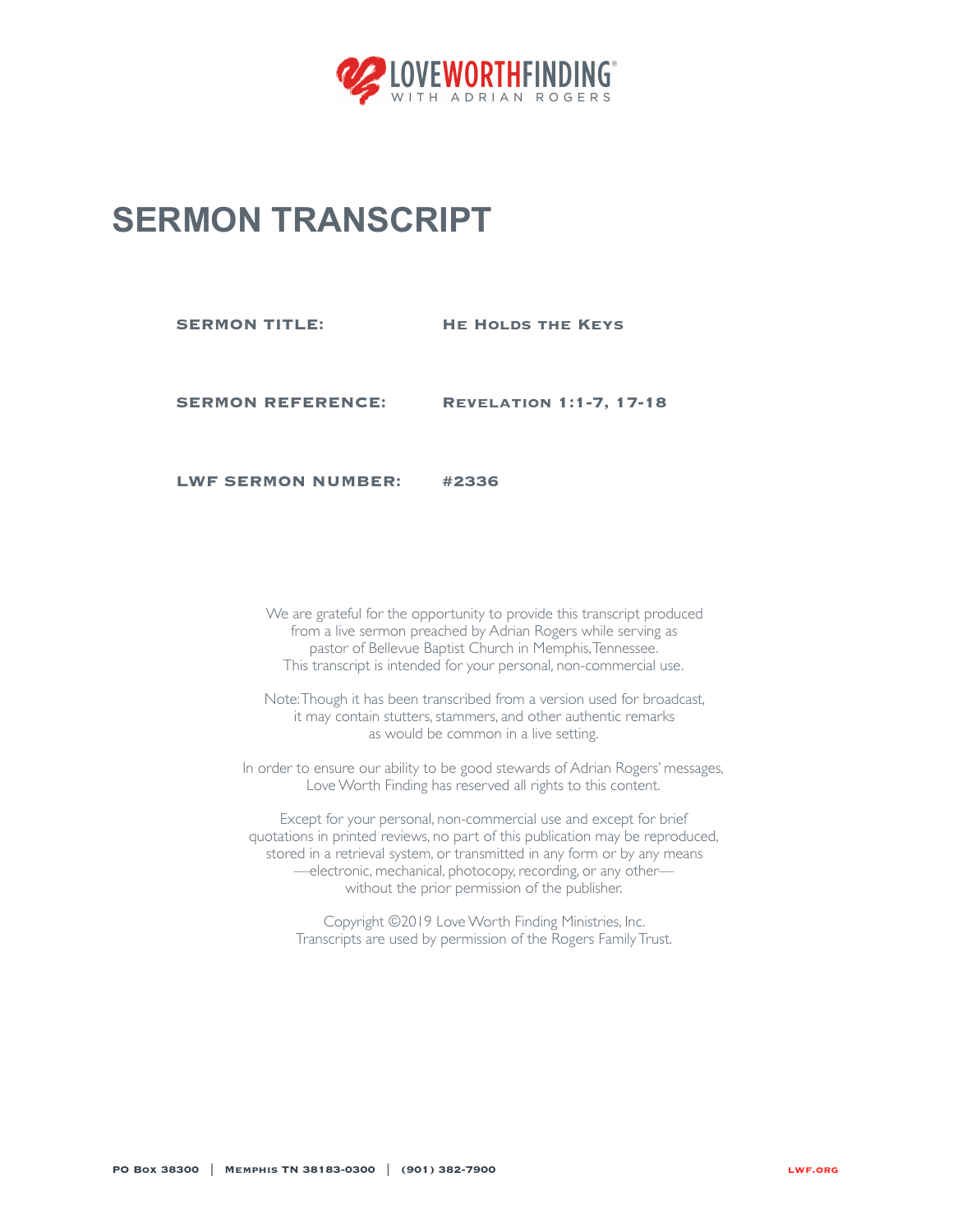Well, as we're gonna see in our message this morning, He holds the keys, and the title of the message is just that, "He Holds the Keys." Find the last book in the Bible, the book of Revelation, the golden clasp. And if you're here for the first time in this series, you're getting here at good time because we still have really not pulled out of the station. We're still in chapter 1, trying to get set. And we'll pick up speed as we go along. But take this wonderful book, the golden clasp to the Bible, the book of the Revelation.

Now it's an interesting thing to write a book. I've written a number of books. I have a wonderful book and the title of that book is, "*The Incredible Power of Kingdom Authority*," the subtitle, "Getting an Upper Hand on the Under World." Well, this book has a title. Look at it. It's in chapter 1 verse 1, "*The Revelation of Jesus Christ*," that's the title of the book. A title is very important.

I told my children, I've told them this several times when writing a book, if you will give me a good title for this book I'll pay you one hundred dollars. You talk about grandchildren getting excited as well as my grown children. And that particular book on kingdom authority, my daughter Gail said, "Papa, how about 'Getting an Upper Hand on the Underworld'?" I said, "I like that. You've got a hundred bucks." And so, that's a good title. I can't take credit for that. But nobody can get a better title for a book than God gave this one, The Revelation of Jesus Christ, which means literally the unveiling, the unfolding of Jesus Christ. And beloved, we're not here to study prophecy as much as we are to love and worship and get acquainted more and more with the Lord Jesus Christ. Amen?

So every book needs a title. And also, every book needs a target group. Now you don't just write a book to, "To whom it may concern." You think of a target group. Well, who's the target group? "*Which God gave unto him, to show unto His servants*," you see that in verse 1. The word servants, Greek word doulos, which means bond slave. Are you a bond slave of the Lord Jesus Christ? A bond slave was a person who was not captured against his will, but a person who willingly submits himself to another person, becomes his slave, a bond slave, a doulos. Are you that? Well you see, if you're not a slave of the Lord Jesus Christ, this book was not written to you, nor will you understand it. It's to show to His servants. Now you're going to have to be a slave of the Lord Jesus to understand this.

Now, being a slave of Jesus is not so bad because the master is responsible for the slave's care, his upkeep, his protection, his health and all of that. It's wonderful to be in the care of such a loving master. Now I'll tell you a good secret about being a servant, a slave. You know things other people don't know.

Friend, when you become a servant of the Lord Jesus, did you know that you'll have a lot of intimacy with the Lord Jesus, you'll understand this book. So, we see the title of the book, we see the target area of the book and then we see the subject of the book. Every book must have a subject; "*Things which must shortly come to pass*." That's what it's about. It's about things that are going to happen in the future.

Now you say, "Well, that's two thousand years ago. I thought you said it's things that are still going to happen, and yet it says, *"Things which must shortly come to pass*." Well, you need to understand the word shortly. It's a word that we get some English words from. Have you ever heard of a tachometer? What does a tachometer do? Well, it registers speed revolutions per second, minute, or whatever. Have you ever heard the word taxi? What does a taxi do? Well it gets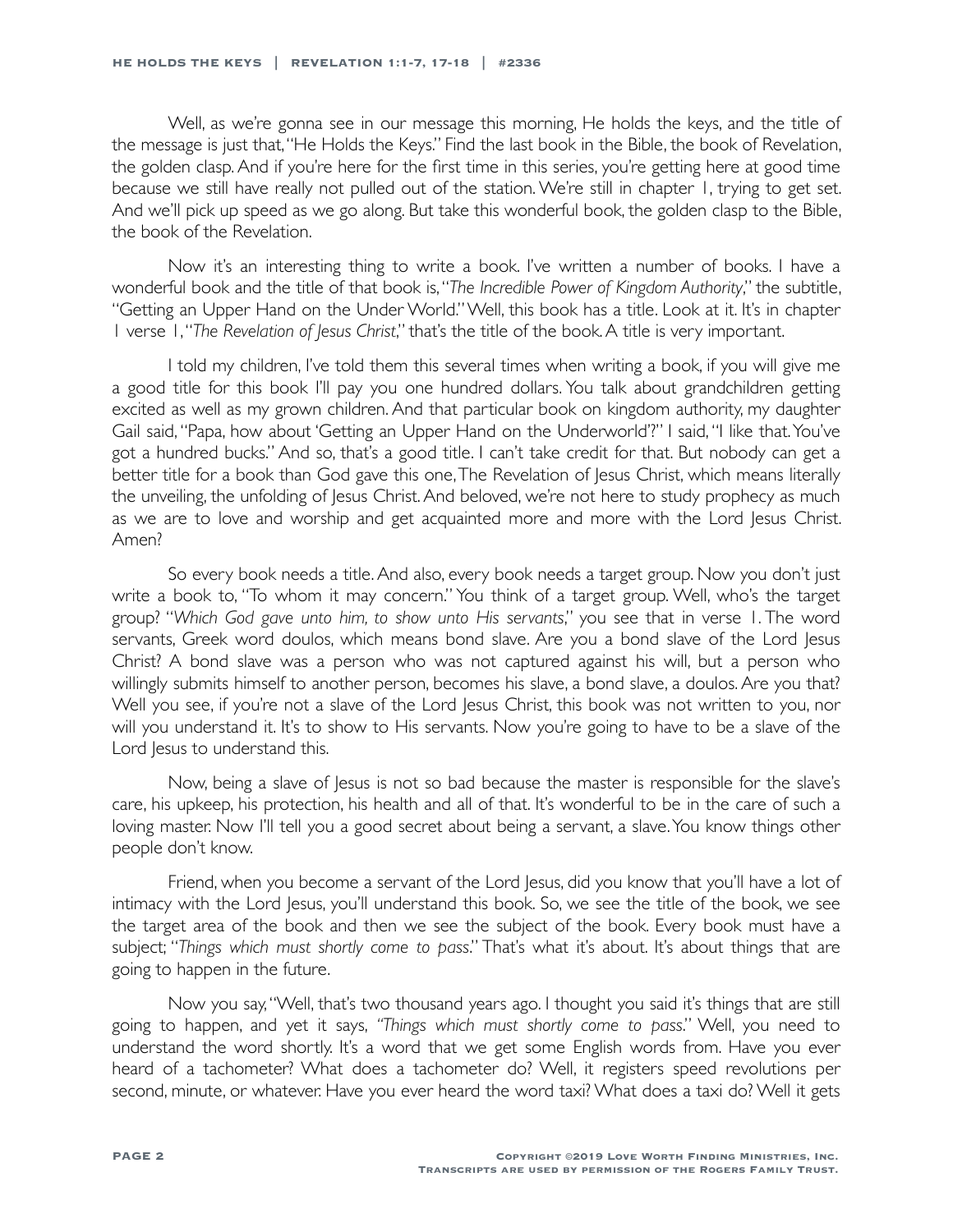you places in a hurry. What this means is, things that are rapidly going to come to pass. You see, history at the end, it picks up speed. Have you noticed, and I believe we're living in the end times, have you noticed how things have just picked up speed in the last several years? Have you noticed how everything just seems to be coming at us? It's like drinking from a fire hose and looking into the end of a loaded cannon all at the same time. Things are happening in the world today, friend. Pick up your Bible with one hand, the newspaper in the other hand, and you can tell that we are living in the closing shadows of the end of an age. And so that's the subject of the book, "*Things which must quickly come to pass*." And the child of God ought not to be in ignorance in these pregnant times in which we are living.

And so also, we're going to find out who the author of the book is. Look in verse 4, "*John to the seven churches*." Now John, about 90 years of age, is on the island of Patmos. He has a vision and he has a commission to write this book. As a matter of fact, the publisher came to John and says, "John, I want you to write this book." Actually, as we're going to see in a few Sundays, God gave him the outline of the book. God's never given me directly an outline for a book. I have to kind of work at it a little bit, but God gave John the outline of this book. John is the one who is commissioned to write a book. So, he is the author.

And then every book needs a publisher. Well, who is the publisher? Well, look if you will in this chapter. The publisher is the Trinity Publishing Company. It says in verse 4, "*From Him which is, and which was, and which is to come: and from the seven Spirits which are before the throne; and from Jesus Christ*." Three times he uses the little preposition there, from, from, from. It's from God the Father, God the Son, and God the Holy Spirit. Now normally when the Trinity is mentioned it's God, it's Father, Son and Holy Ghost. But here, it's Father, Holy Ghost and Son. Why is that? Well, this book is particularly about the Lord Jesus Christ. And He's left last for emphasis right here. But every book has to have a publisher. And so Trinity Publishing Company, Father, Son and Holy Ghost, have published this book and given it to us. And I'm so grateful that we can hold in our hands the very Word of God. Aren't you? And so, that's the publisher.

Now, every book needs a dedication. And who is it dedicated to? Well, notice what he says here in the last part of verse 5, "*Unto Him*." Unto Whom? The hero of the book. "*Unto Him*," unto Jesus, "*Unto Him that loved us and washed us from our sins in His own blood. And hath made us kings and priests unto God and to His Father; to Him be glory and dominion for ever and ever. Amen*." Every person who writes a book writes a dedication in that book. I've dedicated books to my wife, and to my parents, to my grandchildren, to this congregation to those editors who've helped me, or whatever. But John says this book is dedicated unto Him, unto the Lord Jesus Christ.

Some years ago, one of these paddle wheel steamers was going down the Mississippi, and two little boys were on the wharf, and one of them said, "Look, look. Do you see there? There's the Captain. There's the Captain. Hey look! Everybody! There is the Captain. I see the Captain. Do you see him? Everybody see him? That's the Captain." And somebody said, "Why are you so excited about the Captain?" "Well," he said, "I fell in the Mississippi one time, and the Captain jumped in and pulled me out and saved my life. And ever since then I just love to point him out." That's the way I feel about Jesus. I tell, I love to say, "Look, there is Jesus." I tell musicians and choirs, "Let's sing about Jesus." I tell our teachers, "Let's teach about the Lord Jesus Christ." Let our fellowship be in the Lord Jesus Christ. I want this to be a Jesus church, don't you? I want it to be unto Him who loved us and washed us and made us kings and priests.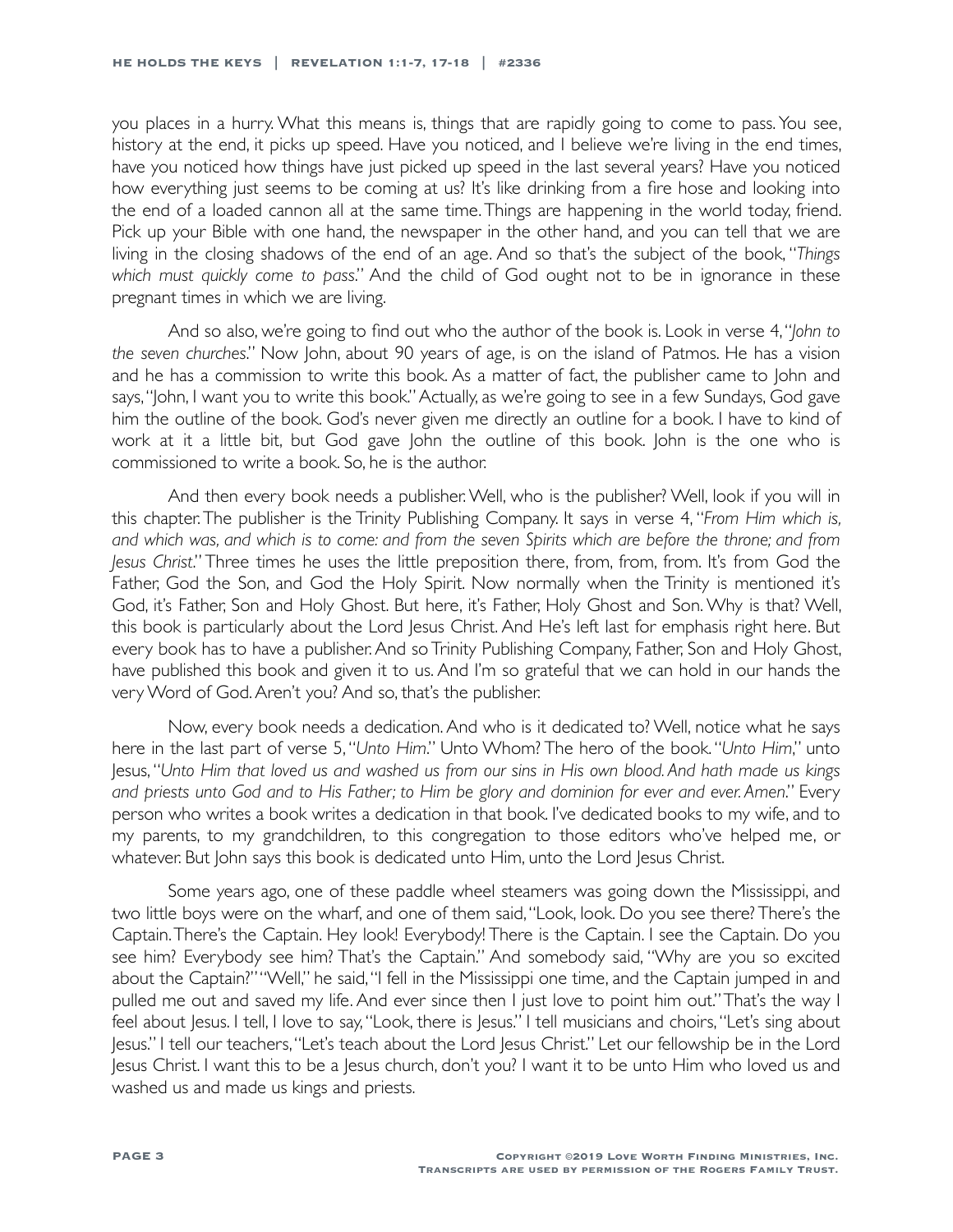And I want to tell you three things about His grace this morning. First of all, let's just think four things about the Lord Jesus Christ. And the very first thing I want you to think about when we think about the lord Jesus Christ is **the grace of our risen Lord**. Look if you will in verse 4, "*John to the seven churches which are in Asia: Grace be unto you*." Grace be unto you. And then fast forward down again to verse 5, "And from Jesus Christ, who is the faithful witness, the first begotten of *the dead, and the prince of the kings of the earth. Unto Him*," here's three things He does, "*that loved us, and that washed us and hath made us kings and priests*." Now let's look at those three things that our Lord does because of His grace.

First of all, He loves us because of His grace. Now if you have a Bible that says, "*And He loved us*," and some translations give it that, but a better translation is in the present tense, not the past tense, "*He loves us*." He loves us. When did He start loving you? He never did. He never started loving you. He has always loved you. He loves you continuously. He loved you before He swung this planet into space. He loved you before time began. You've been in the heart and mind of God before the foundation of the world. He loves you!

Now come up close, I want to tell you something. He doesn't love you because you're valuable. You're valuable because He loves you. You're valuable because He loves you. Why does He love us? By sheer grace. That's why we call it grace. He just loves us. "*For God so loved the world*." And I'm so glad that He loves everybody. "Wonderful things in the Bible I see, but this is the dearest, that Jesus loves me. I'm so glad that Jesus loves me." Say to yourself, "Jesus loves me. He loves me."

Now don't get the idea that you can make yourself lovable. You can't. You can't. You know, sometimes we get the idea that if we can just clean ourselves up, then maybe He would love us. Well, if you're going to look at this passage of Scripture, it says He loves us and then it says He washed us. Doesn't say He washed us so He could love us. When a little dirty child comes in the house, the mother doesn't wash that child so it can love that child. The mother loves that child so the mother washes that child. Isn't that true? God doesn't change us so He can love us. He loves us so He can change us. The love comes before the washing. He just loves us by His grace. And so I want you to understand that.

Some years ago I read about a man who put a want ad in the paper for his dog. His dog has strayed and he described the dog. And it went something like this, "The dog has bare spots where there's no fur because the dog has had a terrible case of mange. And the dog limps because it was hit by an automobile and the hind leg was broken, and so the dog limps. And also, in the other joints the dog has arthritis. And also the dog is blind in one eye." And then he said, "He answers to the name 'Lucky.'" Well, what, what made him so lucky? He had somebody loved him enough. And on it said, "Reward Offered." He had somebody, that lucky dog, who loved him enough to pay a price to get him back. Well friend, we're not lucky dogs, we're blessed dogs. Are we not? I mean, that God loves us. God loves people like we are. And so the Bible says, "*Unto Him who loved us*." And so put down number one, He loves us.

And then number two, **He is the one who has liberated us or loosed us**. Now notice it says, "*Who washed us from our sins*." Well, you could put that down, "*Who washed us*." But some of you have translations that says, "*Who loosed us*." The Greek word can mean either to wash or to loose. Well, actually, I think it means both. And I think it's a very significant word. He is the one,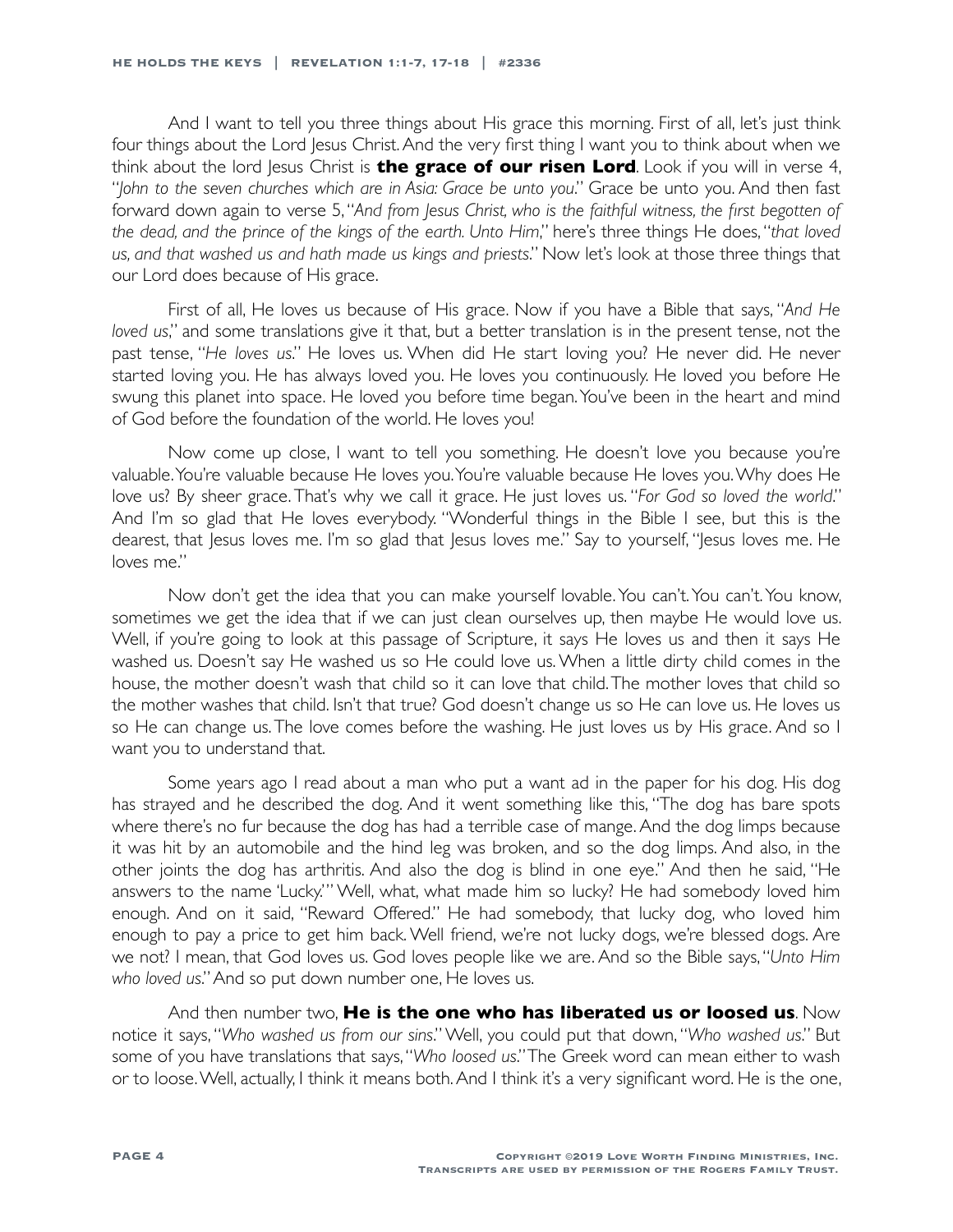not only who loves us but has, past tense, loosed us, set us free. And it has the idea of, of using keys to set someone free. Or else it has the idea of removing pollution. He has loosed us.

I'm a very absent-minded person. Now confession is good for the soul and I'm absent minded. If I ever get a flying license, don't ever get in an airplane with me. You would not want to fly with me. I'm so absent-minded I can lose a pen when I'm writing with it. That is true. And what I will do from time to time is I will take a felt tip pen, take the top off of it, be writing, answer the phone, put that pen in my pocket without putting a top back on it. Have you ever done that? I hate to do that. It's always the nicest shirt. And I look in there and there's that big spot right there. Now, "Oh, good night, Adrian, you are so dumb. How could you do that?" I hate for Joyce to see it. And I'll go in there, you know, and I'll go in the bathroom and I'll scrub and I spray and I get all sorts of things. Friend, there ain't nothing take that spot out. As a matter of fact, I mentioned this earlier and I've already received a note, a lady said, "Here's what you do. You put hairspray on it. Hairspray will take it." I got news for her, friend, it won't do it. And lady, if I could find you, if hairspray would take it out, I'd pay you. I'd give you fifty bucks. It won't take it out. Now there's one thing that will take it out, and that's scissors. Scissors! You ruin a good shirt. And that stuff gets in there and it won't let go. Oh, I'm so grateful for God's triple detergent, the precious blood of the Lord Jesus Christ.

Friend, He is the one who says to that stain, "Let Go! Come out!" And He'll make you clean, friend. Absolutely spotlessly clean. God's detergent is the precious blood of the Lord Jesus Christ. He's washed us, this verse says, in His blood. "Oh, precious is the flow that washes white as snow." What is that? "Nothing but the blood of Jesus."

Have you ever thought about His blood? His blood, the blood of Jesus. Friend, there's no other blood like that. His blood, absolutely unique. That's the reason for the virgin birth. Without the virgin birth, there is no salvation. Without the virgin birth, Jesus would not have been sinless. You see, His blood is sinless blood. His blood is not contaminated blood. Whose blood was in the veins of the Lord Jesus? Whose blood was poured out at Calvary? It was the blood of God. You say, "God doesn't have blood." He did when Jesus was here on this earth. You read Acts chapter 20 and verse 28. There Paul speaks of the church of God which He hath purchased with His own blood. God purchased the church with His own blood. Now some people think that in a little baby in its mother's womb, somehow that the mother and the baby are sharing the same blood. That somehow maybe the mother's blood circulates in that little baby. No, not a drop of the mother's blood goes into that baby. As a matter of fact, that baby may have one blood type and the mother may have another blood type. Well, there was none of Mary's blood in the Lord Jesus.

I'll tell you something else. There was none of Joseph's blood in the Lord Jesus because Joseph was not his earthly father. The Heavenly Father was the father. The Holy Spirit overshadowed Mary, and Mary became pregnant by the overshadowing of the Holy Spirit of God! Now, the baby develops its own blood but this baby had none of Mary's blood. This baby had none of Joseph's blood. This baby had the blood of God. That is the precious blood, the only thing that can cleanse from sin. "*Without shedding of blood is no remission of sin*." And, friend, He loves us, He has loosed us. And then **He has lifted us**.

Look at it. And it says, "*He has made us kings and priests*." Have you ever seen a real live king, I mean, a real live king? Want to see one? Here I am. You say, "You're a king?" Yes, sir. I'll tell you something else. Have you ever seen a Baptist priest? Want to see one? I'm a priest. But go look in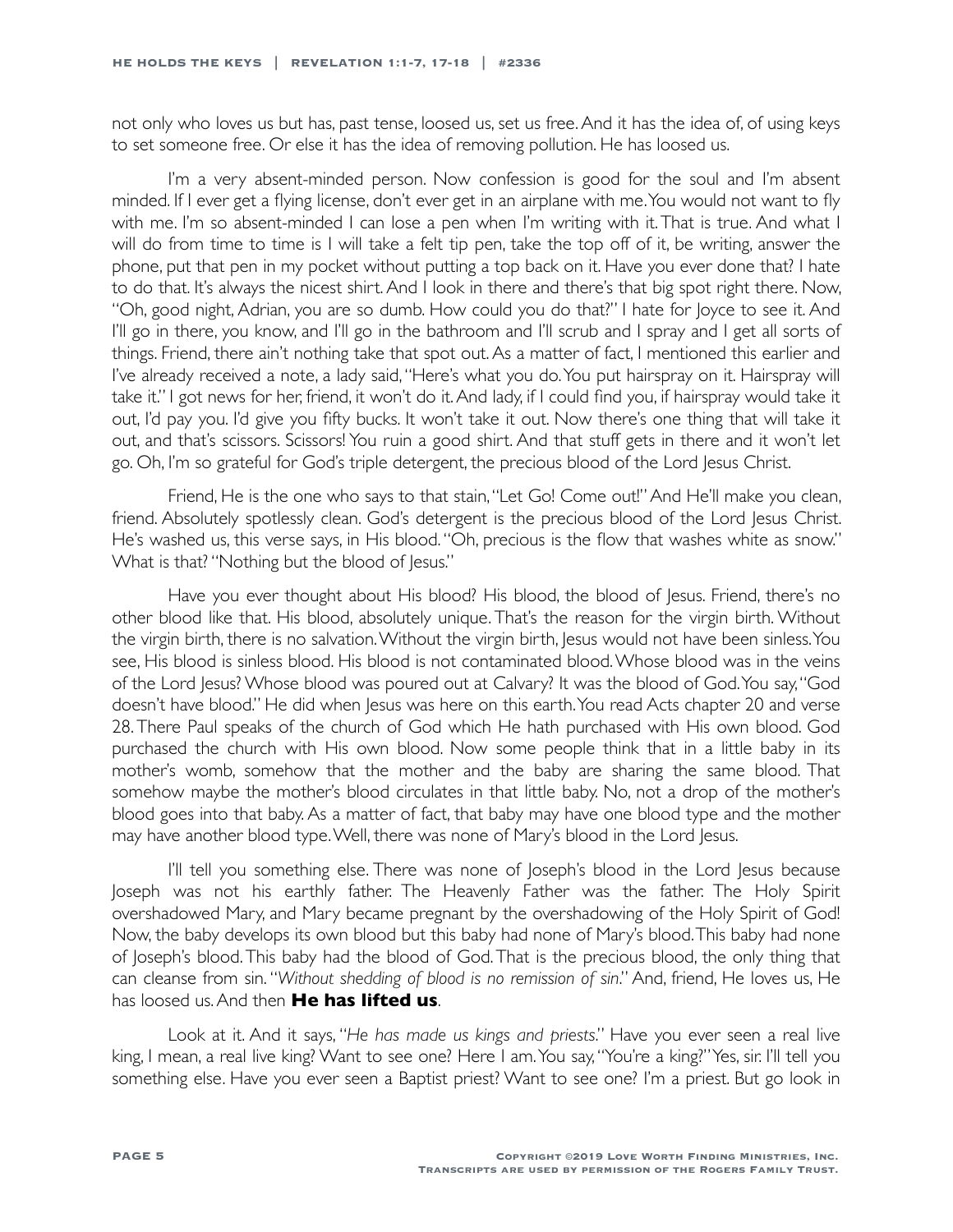the mirror and you'll see a king and a priest, or a queen and a priest. That's who you are in Jesus. That's what He's done for us. He's made us kings and priests unto God.

And so, you're somebody. Now, you may not be recognized in this world. You may be looked down on, ignored and nobody even calls on you to lead in silent prayer. I want to tell you, listen, if you are saved, you are a royal blue blood. You're next of kin to the holy Trinity. Jesus is not ashamed to call you His brother. That's what the Bible says. And you are in the family of God. You are royalty. So you just call me "Prince Adrian." But you're also a Priest. You can go to God directly. You don't need any intermediary. You can go directly to God. God is no further from you than your knees are from the floor. And really, if you can't get your knees on the floor, He is no further from you than the breath in your lungs and the skin on your body. And you can go to Him directly.

Now, thank God for His grace, Amen? Thank God for the grace, the grace of our risen Lord. No wonder Paul begins this passage saying, "*Grace be to you*." The grace of our living Lord, our risen Lord.

Now here's the second thing I want you to see. Not only the grace of our risen Lord, but I want you to see also as we look in this passage **the glory of our risen Lord**. Look in verse 7. Look at it, "*Behold, He cometh with clouds*." Now what does that talk about? Talks about His glory. "*Behold, He cometh with clouds*." What clouds is He talking about? Well, he's not talking about cumulus clouds or cirrus clouds, or whatever other kind of clouds there may be; these clouds that are moisture, dangling in air. These are glory clouds! What we would call the shekinah glory of God. It is the effulgence of God's glory, the outshining of God's glory. You see, God's glory is spoken of as a cloud.

For example, when the Lord Jesus went up into glory, the Bible says the clouds received Him out of their sight. That doesn't mean the rain clouds or the sheltering clouds. It means the glory cloud. The glory of God received the Lord Jesus. And then the angel said, "*This same Jesus which is taken up from you into Heaven will so come in like manner as you've seen Him go*." He went in the clouds of glory. He's coming in the clouds of glory. It was the shekinah cloud that led the children of Israel through the wilderness, that draped itself over that mercy seat there as the Ark of the Covenant was leading the children of God through the wilderness. That is the glory cloud. And when the Bible says, "*Behold, He comes with clouds*," it means He is coming in an outshining of great glory.

And then this verse says, verse 7, that He's going to be seen by those who nailed Him to the cross; those who pierced Him. Now remember last week when we talked about all of the attributes of our risen Lord? We talked, for example, about His clothing. We talked about how the Lord Jesus Christ is dressed in a royal robe, "*And gird about the paps with a golden girdle*." You remember that? Well, these people nailed Him. Do you know the last time they saw Him, the ones who are going to see Him again? You know last time they saw Him was naked. Now, our artists today are kind, at least they put a loin cloth on the Lord Jesus Christ. But people didn't do that when they crucified a man. He was striped absolutely naked. The last time they saw Him, He was hanging in shame. When they see Him again, friend, He's coming in glory. Amen. Hallelujah. He's dressed with the royal robes, the robes of a priest, the robes of a king, and the robes of a judge. That's what all of this is about. The last time they saw Him, His hair was matted with crimson blood. When they see Him again, His hair will be whiter than snow, speaking of His holiness and His purity; that crimson blood will have turned to pure white when they see Him again. When they saw Him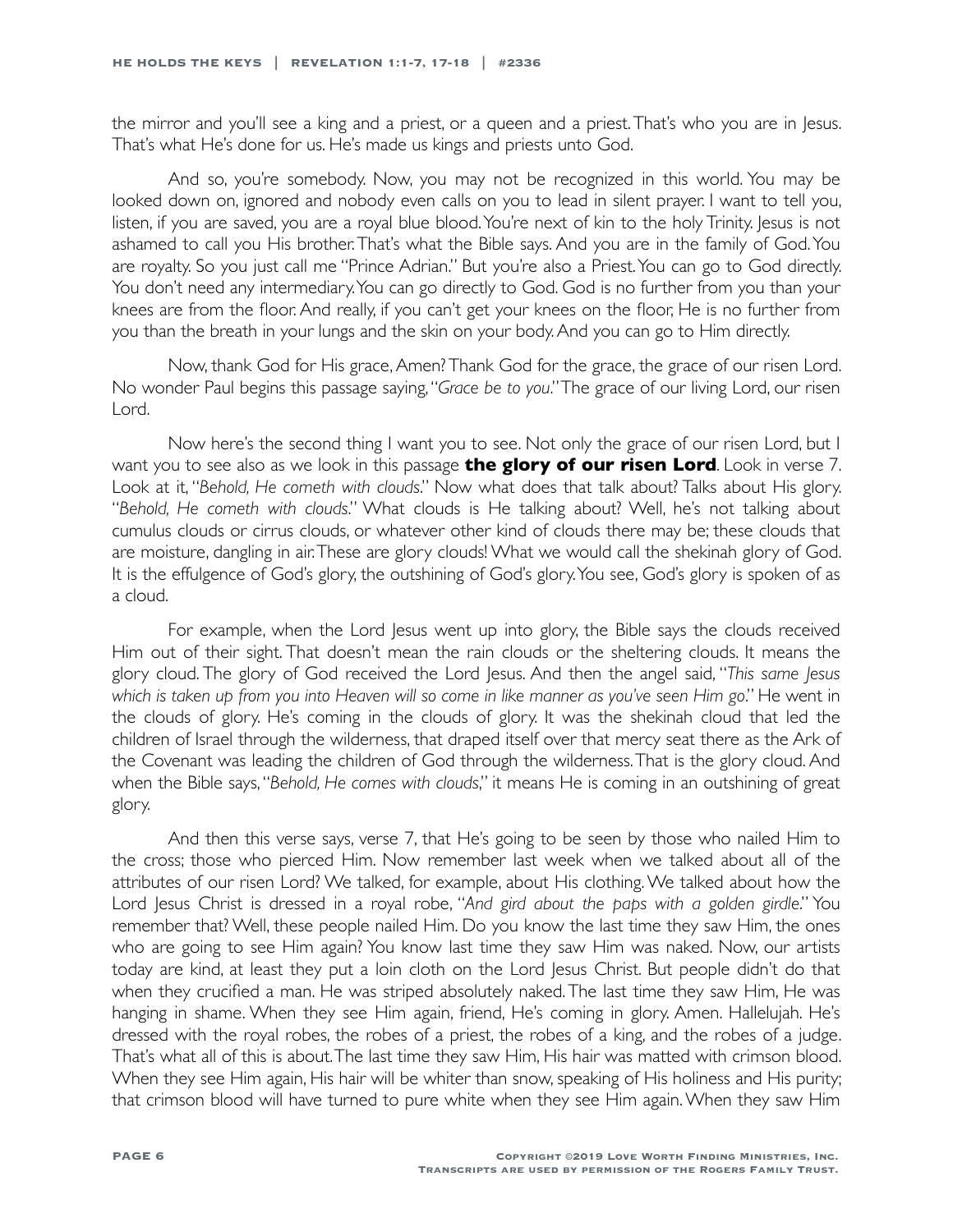the last time His eyes were filled with tears of liquid love. When He comes again in glory, His eyes, this passage tells us, if you read this chapter, like flames of fire seeing right through them. As I say, not only does He see you, He sees through you. The last time they saw Him; there was a huge spike that was driven through His feet, nailing Him to that cross. When He comes again, those who crucified Him are going to see those feet like molten brass going forth in judgment. Remember reading that last week? That's speaking of our Lord coming in judgment. They're going to see Him this way. The last time that He was here they put a spear in His side, and out came water and blood. When they see Him coming in glory, there won't be a spear in His side. There'll be a sword coming out of His mouth, a sharp two-edged sword with which He would smite the nations.

Friend, it's going to be different when the Lord Jesus Christ comes again. When they crucified Him, His face was so battered, so bruised, so mutilated that you could not tell whether it was the face of a man or an animal. When He comes again in glory, and I can hardly wait, His face will be like the noonday sun, brighter than the glory of the noonday sun. And I say, "Even come, Lord Jesus." Listen friend, all the people of this earth, they're going to wail because of Him. They're going to see Jesus. Humanity has a date with Jesus. "'*As I live,' sayeth the Lord, 'every knee shall bow to Me, and every tongue shall confess to God*.'" He is coming. Oh thank God, thank God for the grace of our risen Lord. Thank God for the glory of our risen Lord. He's coming in clouds. Amen.

Now, here's the third thing I want you to see. I want you to see **the gentleness of our risen Lord**. Look at it here if you will in verse 17. John says, "*And when I saw Him*," I mean, look at Him. "Oh, I've never seen anything," John said, "like that." "*I fell at His feet as dead*." John just collapsed. He fell out. John is so overwhelmed, the glory, the majesty, the magnitude, the awesomeness of our glorified, risen, ascended Lord, John just falls out! Now here's the sweet part. I want you to look in verse 17, "*He laid His right hand upon me, saying, 'Fear not; I am the first and the*  last: I am He that liveth, and was dead; and, behold, I am alive for evermore." I love that. You know why I love that? Because if we just read this first chapter and we saw Jesus Christ in all of His glory, we might be afraid to approach Him. We might be like John, we'd just fall out. We'd faint. We'd say, "Now, whoever You are, I'm afraid of You, but I don't know whether I really want to have fellowship with You or not. You're so awesome, You're so incredible, I just want to kinda shrink back from You." But I want you to notice what Jesus does. He reaches down, and He touches John. He lays His hand on him. "Get up, son. Don't be afraid. Don't be afraid." I just love that. Because friend, even though His outward appearance has changed from when John first saw Him, even though now He has this majestic glory, listen to me now, His heart is still the same. "Don't be afraid." He lays His hand on Him. The right hand. The right hand of power. The right hand of authority. Jesus was always touching people with His hand. Touched the eyes of a blind man and the blind saw. He touched the ears of the deaf and the deaf heard. He touched the limbs of the crippled and those limbs were straightened. I love the part in the Bible where those loathsome lepers are there dressed in their rags, and everybody is standing back. And the leper had to say according to the law that day, "Unclean! Unclean!" And people would just separate like the Red Sea when the lepers would come to town. Nobody would want to get near a leper with his loathsome sores. But the Bible says Jesus touched them. He laid His hands on the leper and touched them.

I may be speaking through television to somebody; you think you're an untouchable. You're not. Jesus loves you, I don't care who you are, how bad your condition is. Thank God for that touch. That's the reason I love the Gaither songs, "He Touched Me." That's the reason why that song has just gone across America and around the world. He touched me! I believe that John could have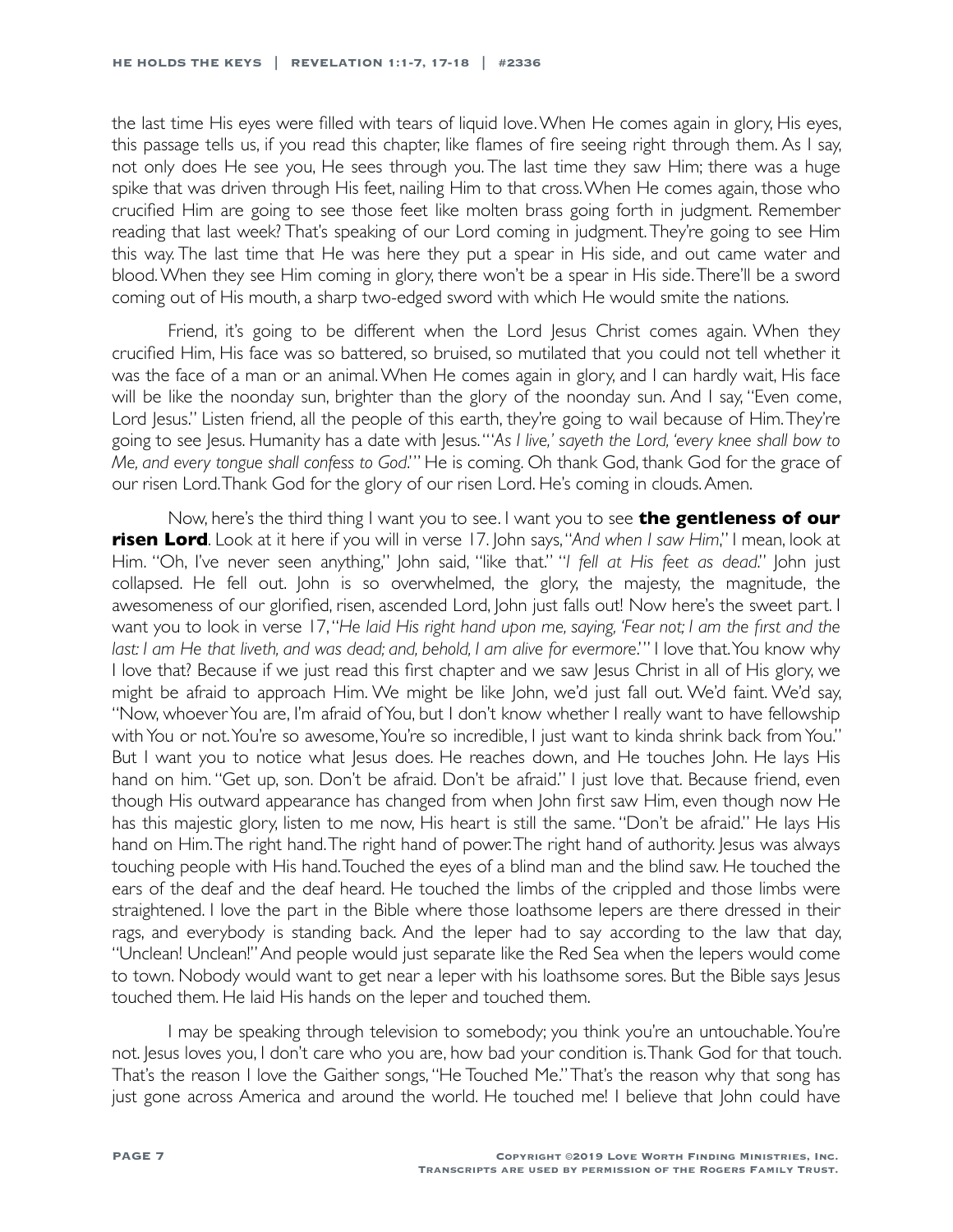inspired that song. He laid His hand upon me and said, "Don't be afraid." Now, listen, listen. Folks, if you don't know the Lord Jesus Christ, you've got a lot of reason to be afraid.

Can you put your Bible in one hand, your newspaper in the other hand and see what is happening? Can you see how everything is coming to a climax? Friend, this is a treacherous world in which we're living. These are dangerous days. But in spite of it all, our God says, "Look, I love you. Don't be afraid." And as we see these things unfold, we're going to be amazed as we see these things unfold. What is coming to this earth? But I want you to remember that I am not preaching on the second coming of Jesus Christ to put you into fear, but to give you comfort. And we're the ones who don't have to go around with headline hysteria. I've said before, there are three kinds of people in this world: those who are afraid, those who don't know enough to be afraid, and those who know their Bibles. Jesus says, "Fear not."

And so, I want to move on to the fourth point. And we think not only the gentleness of our risen Lord, but I want you to think of **the government of our risen Lord**, the government of our risen Lord. Look again in verse 17. "*And when I saw Him, I fell at His feet as dead. And He laid His right hand upon me, saying unto me, 'Fear not; I am first and the last*,'" now watch this, "'*I am He that liveth, and was dead; and, behold, I am alive*,'" He's talking here about the resurrection, "'*forevermore, Amen; and I have the keys of Hell and of death*.'"

Now what does that mean, to have the keys of Hell and of death? Keys stand for authority. They stand for possession. They stand for privilege, for right. That means the one who has the keys is the one who's in control. What do keys do? Keys open. What do keys do? Keys close. What do keys do? They liberate. What do keys do? They imprison. And Jesus says, "Look, mankind has two great enemies: Hell and death. And I keep the keys of Hell and of death."

Now, when the Bible says here, "*I have the keys of Hell*,*"* it's the Greek word Hades. The Hebrew word for the same subject is, Sheol. And what it literally means is the realm of the unseen world, the spirit world. When a person dies, death gets the body, but Hell gets the spirit and the soul. Now, even the saved in the Old Testament went to Hades. Now that may come as a shock to you. But the word Hades does not necessarily imply torment, though it might. You see, there is the Hades of torment and there is the Hades of paradise. Now in Luke chapter 16 the Bible says of a wicked, unsaved, ungodly man who died, and in Hades, it's translated Hell in the King James, but it's the Greek word Hades, and that word is used some eleven times in the New Testament. "*And in Hades he lifted up his eyes being in torment*." So there's a part of Hades that is called torment. But Jesus also said to a dying thief who cried out for mercy when Jesus was on the cross, "*Today you'll be with Me in paradise*." So Hades could either be torment or paradise. Now don't anybody go out of here and say, "Pastor doesn't believe in Hell." I believe in Hell. And I believe there is a lake of fire. We're going to study it when we get to Revelation chapter 20. Death and Hell were cast into the lake of fire. Death and Hades are cast into the lake of fire. There is a Gehenna Hell and we're going to talk about that. We just don't have time to talk about it much today. But what I'm trying to say is that Jesus holds the keys to this underworld, this mysterious world, this unseen world where departed spirits go. And Jesus holds the keys to death that has the body.

So when a person dies in the Old Testament, Hades got the spirit and death got the body. Jesus is the keeper of the keys to both of these. How did he get those keys? By His resurrection. Death, that cruel monarch of terrors clapped his bony hands and laughed his hoarse laugh and said concerning Jesus Christ, "We've got Him." But they didn't have Him. Jesus was taken captive by